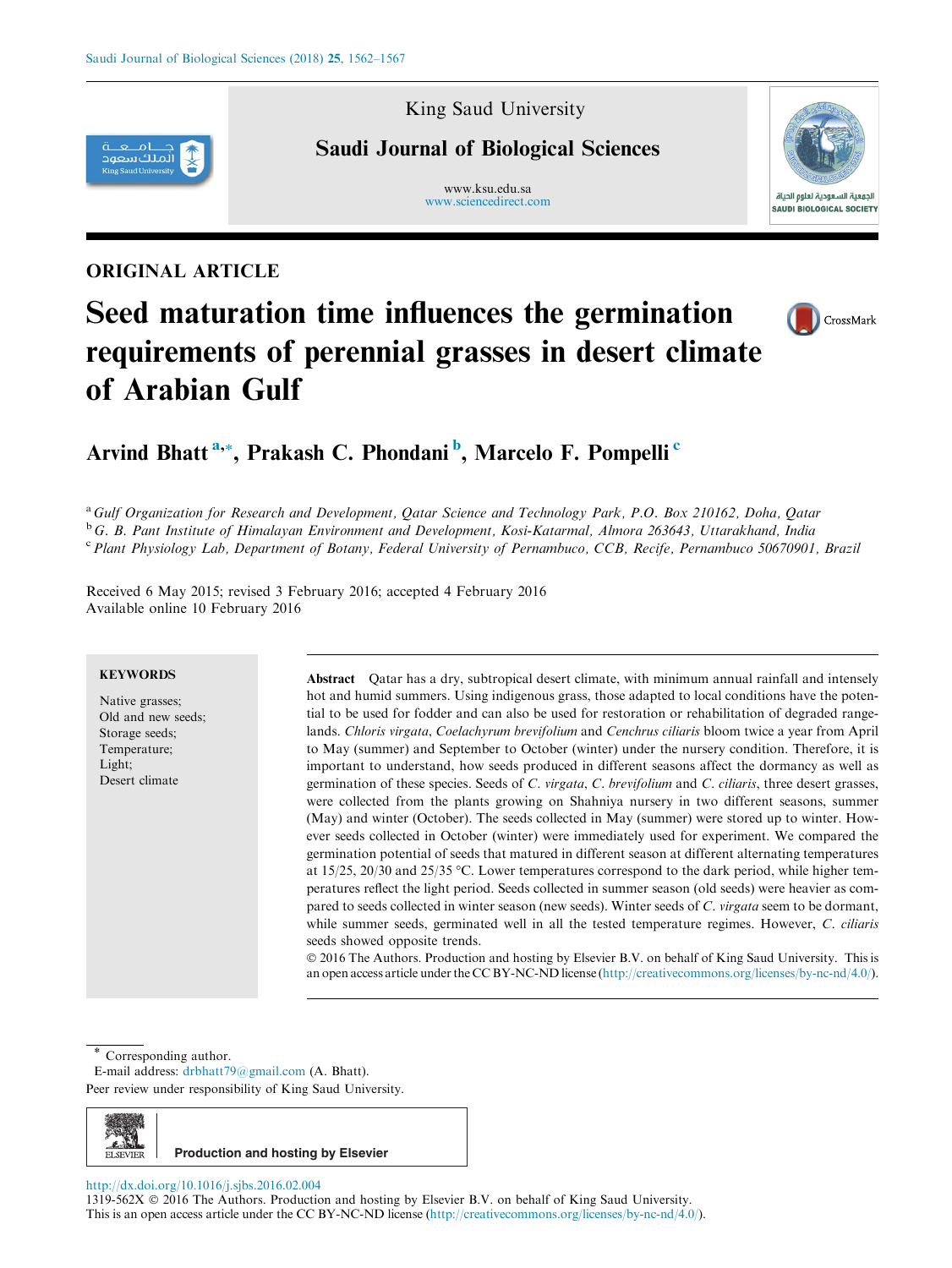#### 1. Introduction

Grasses serve as a significant source of fodder in arid environments due to their palatable and nutritive value [\(Haase et al.,](#page-4-0) [1995; Mansoor et al., 2002](#page-4-0)). The environmental conditions experienced by plants during seed development and maturation have been reported to affect seed germination and dormancy [\(Donohue, 2009; Gorecki et al., 2012](#page-4-0)). Maternal processes supply the seed with nutrients, hormones and proteins which influence the metabolism of seeds during its development and these processes are strongly regulated by various environmental factors such as temperature, photoperiod, water availability and nutrient supply ([Fenner, 1991;](#page-4-0) [Gutterman, 2000; Donohue, 2009](#page-4-0)). Temperature, rainfall and day length are the main factors that affect maternal plants during the growing season ([Baskin and Baskin, 1998; Fenner,](#page-4-0) [1992](#page-4-0)). Temperature during seed development and maturation has been reported to affect seed germination ([El-Keblawy](#page-4-0) [and Al-Ansari, 2000; Jensen and Eriksen, 2001; Qaderi et al.,](#page-4-0) [2003; Donohue et al., 2005](#page-4-0)). Moreover, seeds that develop with a low water supply have been reported to be less dormant [\(Meyer and Allen, 1999; Luzuriaga et al., 2006\)](#page-5-0). Day length experienced by maternal plants also affects germination responses ([El-Keblawy and Al-Rawai, 2006\)](#page-4-0). Therefore, seeds from the same plant species but maturating at different seasons can exhibit differences in germination and dormancy responses [\(El-Keblawy et al., 2009\)](#page-4-0). Moreover, environmental conditions can affect chemical composition and seed provisioning (e.g., mineral and phytohormone resources) throughout the growing season and therefore influence the germination ([Baskin and](#page-4-0) [Baskin, 1998; Galloway, 2002](#page-4-0)). Previous studies have reported that seeds which develop at a higher temperature or with shorter days are mostly less dormant [\(Fenner, 1991;](#page-4-0) [Gutterman, 2000; Donohue, 2009\)](#page-4-0).

All desert grasses studied here (Chloris virgata, Coelachyrum brevifolium and Cenchrus ciliaris) have a C4 photosynthetic pathway, which make them drought resistant and therefore they are able to grow in desert condition [\(Waramit, 2010\)](#page-5-0). The use of native forage species will enhance the possibility of fodder production in a more sustainable manner with a low cost. These species have been successfully used as a fodder in Pakistan, India and Arab countries [\(Khan and Ansari, 2008; Patel](#page-5-0) [et al., 2012; El-Keblawy, 2013\)](#page-5-0). Besides used as a fodder, these species could also be used to enhance the rangeland productivity through restoration or rehabilitation of degraded desert rangelands and control the soil erosion ([Peacock et al., 2003; Osman](#page-5-0) [et al., 2008](#page-5-0)). C. virgata, C. brevifolium and C. ciliaris bloom twice a year from April to May (summer) and September to October (winter) under the nursery conditions. Therefore, it is important to understand, how seeds produced in different seasons affect the dormancy as well as germination of these grass species, which could enable us to make predictions about dormancy loss, select for reduced dormancy in the field and storage of seeds more successfully. We hypothesized that seed germination and dormancy can be affected by the parental environment during different seasons. Therefore, we articulate that the parental environment in which seeds develop (two different seasons) will determine differences in dormancy and germination statuses of these species. To test these hypotheses, we examined (i) do seeds differ in germination depending on when they are produced during the year? (ii) are there any light and temperature mediated mechanisms affecting germination under laboratory condition?

#### 2. Materials and methods

#### 2.1. Seed collection and seed storage

Mature seeds of all three species were collected from the plants growing at Shahniya nursery (Doha, Qatar). They were collected in May and October 2014 (referred to as old and new seeds, respectively). The seeds collected in May were cleaned and stored for four months at room temperature (20  $\pm$  2 °C). However seeds collected in October were cleaned and immediately used for experiments. Three replicates of 50 seeds each were used to determine the seed fresh weight for both new and old seeds.

#### 2.2. Seed germination assessment

To assess the effects of temperature, light and their interaction on seed matured during different seasons, germination tests were conducted in incubators set at different temperatures 15/25, 20/30 and 25/35 °C in 12 h dark/12 h light cycle. Lower temperatures correspond to the dark period, while higher temperatures the light period. The germination was conducted in 9-cm tight-fitting Petri-dishes containing one disk of Whatman No. 1 filter paper, moistened with 10 ml of distilled water. Four replicates of 25 seeds each were used for each treatment. For 22 days, the number of germinated seeds were counted and removed every alternate day. Seeds were considered to have germinated upon emergence of radicle. The experiment was stopped after 22 days because no new germination occurred for a consecutive five day period. These data were processed by GerminaQuant version 1.0 [\(Marques et al., 2015\)](#page-5-0) to determine the germinability, mean germination time (t), speed index (SI), germination synchrony (Z), and uncertainty (U), as described by [Miranda et al. \(2014\)](#page-5-0).

#### 3. Results

The average mass of old seeds of C. vergata was lower (6.3  $\pm$  0.5 mg) compared to new seeds (8.3  $\pm$  1.1 mg). Similar trends were observed for C. brevifolium ( $12 \pm 1$  mg for old and  $15 \pm 1$  mg for new seeds) and *C. ciliaris* (42.6  $\pm$  4.9 mg for old and  $45.6 \pm 4.1$  mg for new seeds).

The seeds of C. vergata did not show any significant difference in germination percentage between all evaluated temperatures independent of age. Moreover, regardless of the temperature regime, the old C. vergata seeds showed a significantly higher germination rate when compared to new seeds. The major difference in germination rate in this species was shown between new  $(<20\%)$  and old  $(100\%)$  seeds at higher a temperature (25/35 °C). Similarly, C. brevifolium seeds also did not show any significant difference in germination percentage between different evaluated temperatures. However, there was a significant variation in germination percentage between new and old seeds in all incubated temperatures. The new seeds showed maximum germination at moderate temperature (38%) which was significantly higher than the old seeds (24%). Seeds of C. ciliaris did not show any significant variation in their germination response at moderate and high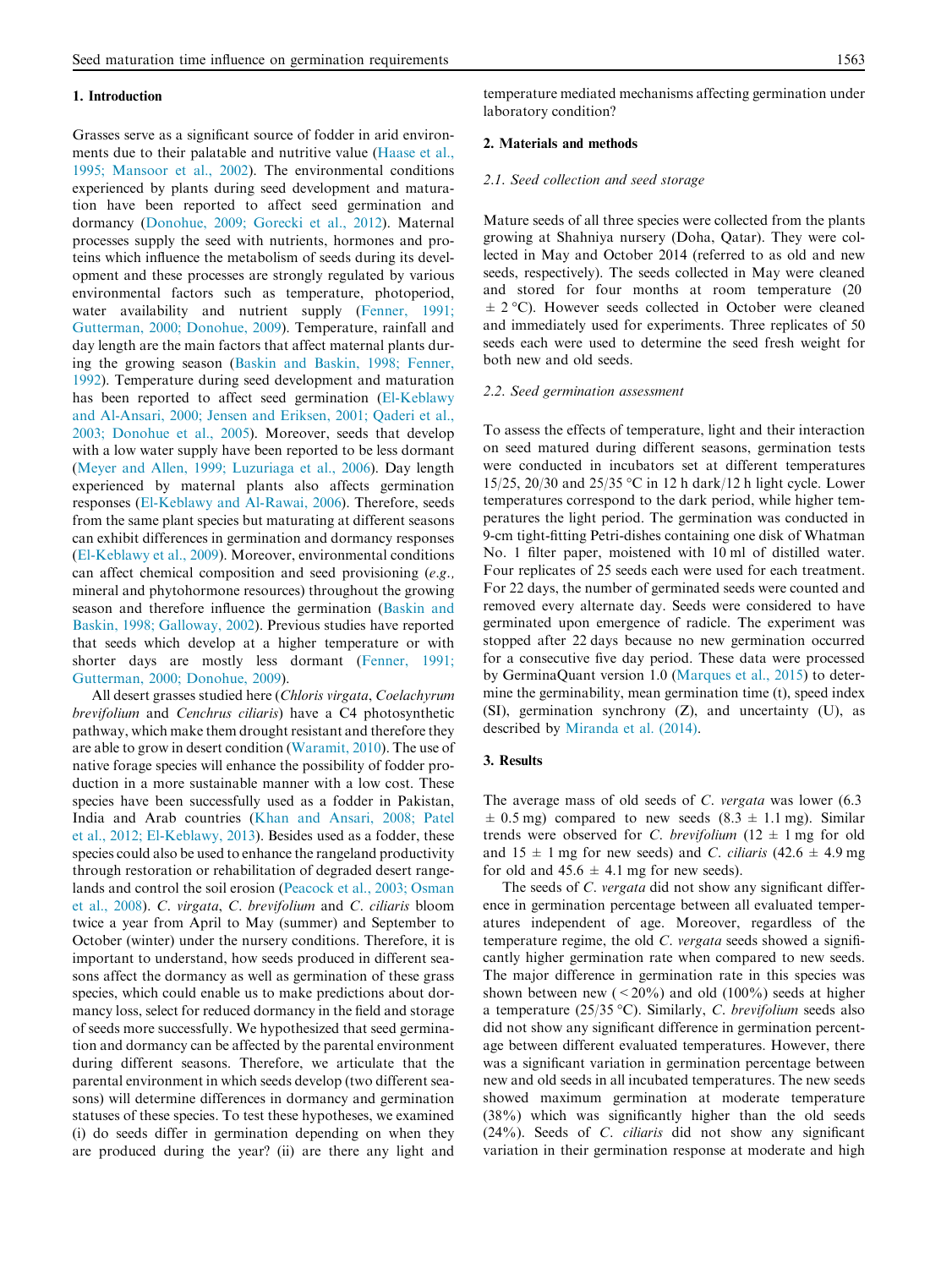<span id="page-2-0"></span>

Figure 1 Germinability (%) of C. virgata, C. brevifolium and C. ciliaris at different temperatures. The values represent the media ( $\pm$ SE) of four replicates of 25 seeds each. Different capital letters denote significant differences between means for each parameters within each age, and different small letters denote significant differences for each parameter between means within each temperature ( $p \le 0.05$ , Newman–Keuls' test).



Figure 2 Mean germination time (MGT) of C. virgata, C. brevifolium and C. ciliaris at different temperatures. For more details of the treatments and statistical analysis, see Fig. 1.



Figure 3 Germination synchrony of C. virgata, C. brevifolium and C. ciliaris at different temperatures. For more details of the treatments and statistical analysis, see Fig. 1.

temperatures in both age seeds. However, new seeds incubated in  $15/25$  °C germinated 49% more than the old seeds at the same temperature (Fig. 1).

Seeds of *C. vergata* required significantly a lower germination time at higher and moderate temperatures compared to lower temperature in both new and old seeds. While for new seeds the highest MGT was recorded at a lower temperature, there were no significant difference in MGT for new and old seeds at a higher temperature (Fig. 2). Similar trends were obtained for C. brevifolium, where the highest time taken by the seeds (both new and old seeds) incubated at a lower temperature; although the differences for new and old seeds at

moderate and higher temperatures were non-significant. C. ciliaris seeds took relatively less time for germination compared to the other two species. Both new and old seeds take a longer time to germinate at a lower temperature. However, the lowest MGT was recorded for summer seeds that were incubated at a higher temperature  $(25/35 \text{ °C})$  (Fig. 2).

Overall, synchrony increased with the incubation temperature and few or no significant differences were verified between old and new seeds (Fig. 3). In other way, the uncertainty was inversely influenced by the temperature increase ([Fig. 4](#page-3-0)). Additionally, only seeds incubated in higher temperatures showed significant differences between new and old seeds.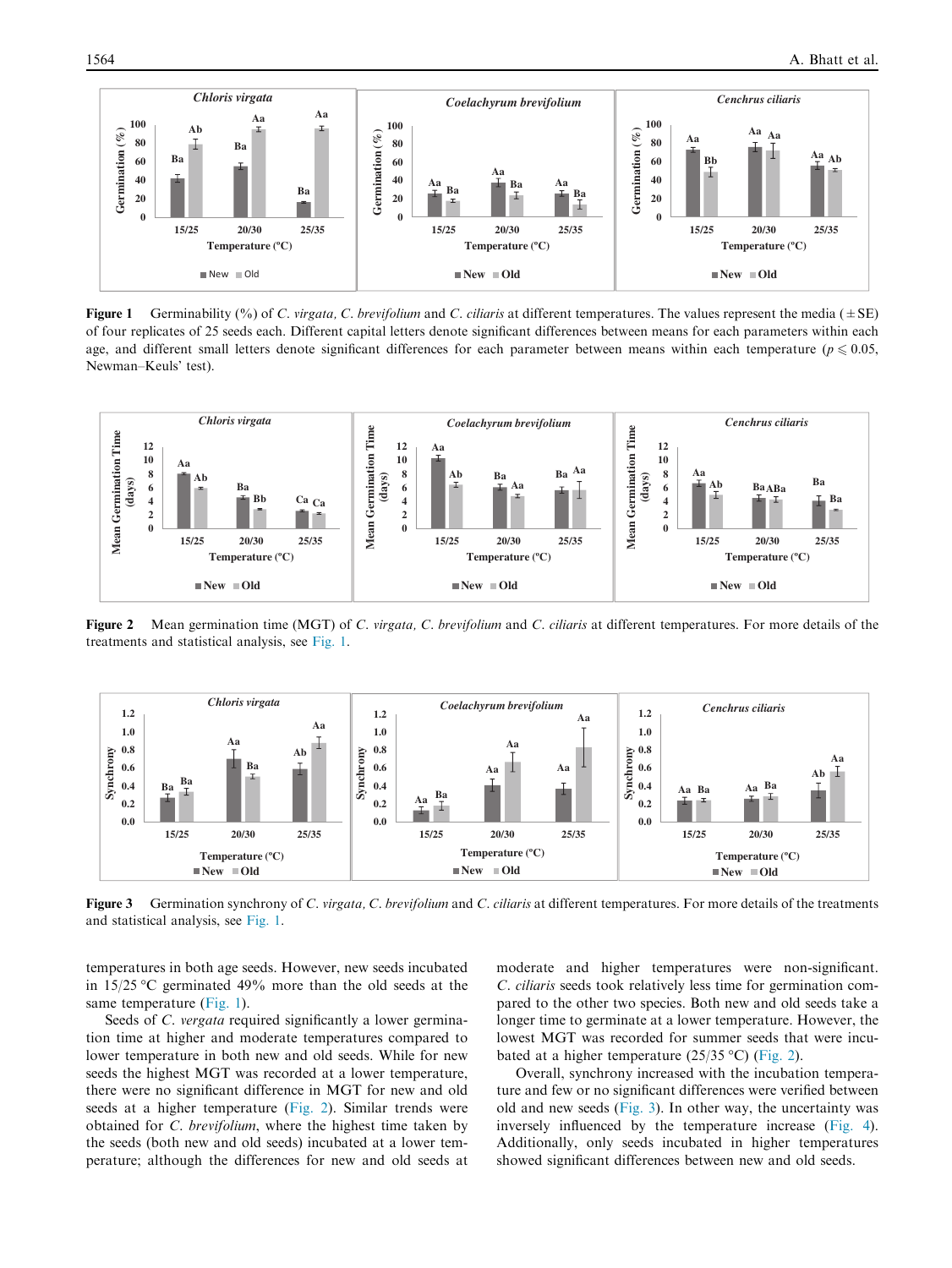<span id="page-3-0"></span>

Figure 4 Uncertainty of C. virgata, C. brevifolium and C. ciliaris at different temperatures. For more details of the treatments and statistical analysis, see [Fig. 1.](#page-2-0)

#### 4. Discussion

In this study we show that the seeds collected in summer season (old seeds) are heavier in all the studied species compared to seeds collected in winter season (new seeds). Seeds matured during different season have been reported to be responsible for variation in seed mass due to variation in environmental conditions [\(Wulff, 1986\)](#page-5-0). Therefore in the present study, temporal variability in seed weight variation could be explained by the variation in climatic conditions during seed maturation. Similar results were obtained for Halopyrum mucronatum where summer seeds are heavier as compared to winter seeds [\(Noor and Khan, 1995](#page-5-0)). Seed weight significantly affects the germination characteristics. By the way, heavier (old) seeds germinated better and synchronously and show lower MGT and uncertainty. Seed germination, survival and seedling growth in numerous species and poor performance of lighter seeds has been related to their lower endosperm content [\(Harper, 1977](#page-4-0)). In the present study, this hypothesis can be applied to C. virgata, whereby in older seeds (summer) germinability was better than new and lighter seeds. However, in case of C. brevifolium and C. ciliaris lighter (new) seeds germinated better. We assumed that heavier seeds of these two species might be devoted for constituting soil seed bank whereas lighter seeds likely to be more widely dispersed and have a potential to rapidly colonize. Besides that, seeds produced during winter have an advantage because the chances of rainfall are high during this season (Böer, 1997). This fact might have ecological implication on seed germination particularly in a desert climate which favors germination in winter (November–February) and the chances of their seedling survival will be high during that time.

Winter seeds of C. virgata seem to be dormant, while summer seeds do not have any innate dormancy and they germinated well in all the tested temperature regimes. A confirmation of this is given by the lower MGT and greater synchrony of these seeds in all the evaluated temperatures. Winter seeds of C. ciliaris are non-dormant, C. brevifolium seeds seem to have dormancy for both new and old collections with a slightly higher dormancy for old seeds. These findings are similar to those of [El-Keblawy \(2013\)](#page-4-0), who reported that C. brevifolium seeds have a high level of innate dormancy. This variation in dormancy pattern could be related to variation in temperature, light, photoperiod, water and nutrients that determine the degree of seed dormancy and seed performance during germination ([Holdsworth et al., 2008; Donohue, 2009;](#page-5-0) [Bewley et al., 2013](#page-5-0)). Therefore, it is reasonable to assume that variations between seeds collected during different seasons are not an expression of different ecotypes, since seeds of all these species were collected within a restricted area without any variation in local climate.

Germination percentage, MGT and germination requirement of these species differ significantly between different seasons of seed collection (new and old). New seeds (C. brevifolium and C. ciliaris) showed better germination. The seeds that matured in October (new seeds), have a good chance for seedling establishment because the temperature will be lower during that time and chances of rainfall will be higher. However, the old seeds that matured in May (summer), might enter the soil seed bank, since existing environmental conditions at the time of seed dispersal are not favorable for germination and seedling survival [\(El-Keblawy et al., 2013](#page-4-0)). The seeds of these species that matured in winter, faced more severe temperatures during seed formation and maturation (monthly average temperature between June to October 33.4  $\degree$ C) as compared to seeds that matured in May (monthly average temperature between January to May 24.04  $^{\circ}$ C – [Islam](#page-5-0) [et al., 2009](#page-5-0)). Generally, seeds that develop and mature at warmer temperatures are less dormant at maturity than those that develop at cooler temperatures ([Donohue et al., 2008; Kendall](#page-4-0) [et al., 2011; Kendall and Penfield, 2012; Huang et al., 2014](#page-4-0)). Higher temperatures during seed development have been reported to increase seed germination in many species [\(Drew](#page-4-0) [and Brocklehurst, 1990; Llorens et al., 2008\)](#page-4-0). [Kendall et al.](#page-5-0) [\(2011\)](#page-5-0) reported that low temperatures during seed development increased abscisic acid (ABA) content and reduced gibberellic acid (GA) levels, which can act together to decrease the levels of mRNA for a-amylases and hydrolytic enzymes, strongly decreasing the future seed germination rates [\(Al-Helal, 1996; Nanjo et al., 2004\)](#page-4-0).

This variation in germination could ensure that only a portion of the seed will germinate at one time even under the optimal condition and help their survival in desert condition where there is spatial and temporal unpredictability in rainfall [\(Gutterman, 1991](#page-4-0)). This indicates that these seeds will have a higher chance of survival over the season because there are high chances of rainfall during winter in a desert area (Böer, [1997](#page-4-0)). However, in summer there is no chance of rain and if the seed germinated during that time they won't be able to survive due to extreme temperature and they might entered the soil seed bank. This is supported by the high synchrony on seed germination in seeds incubated at high temperatures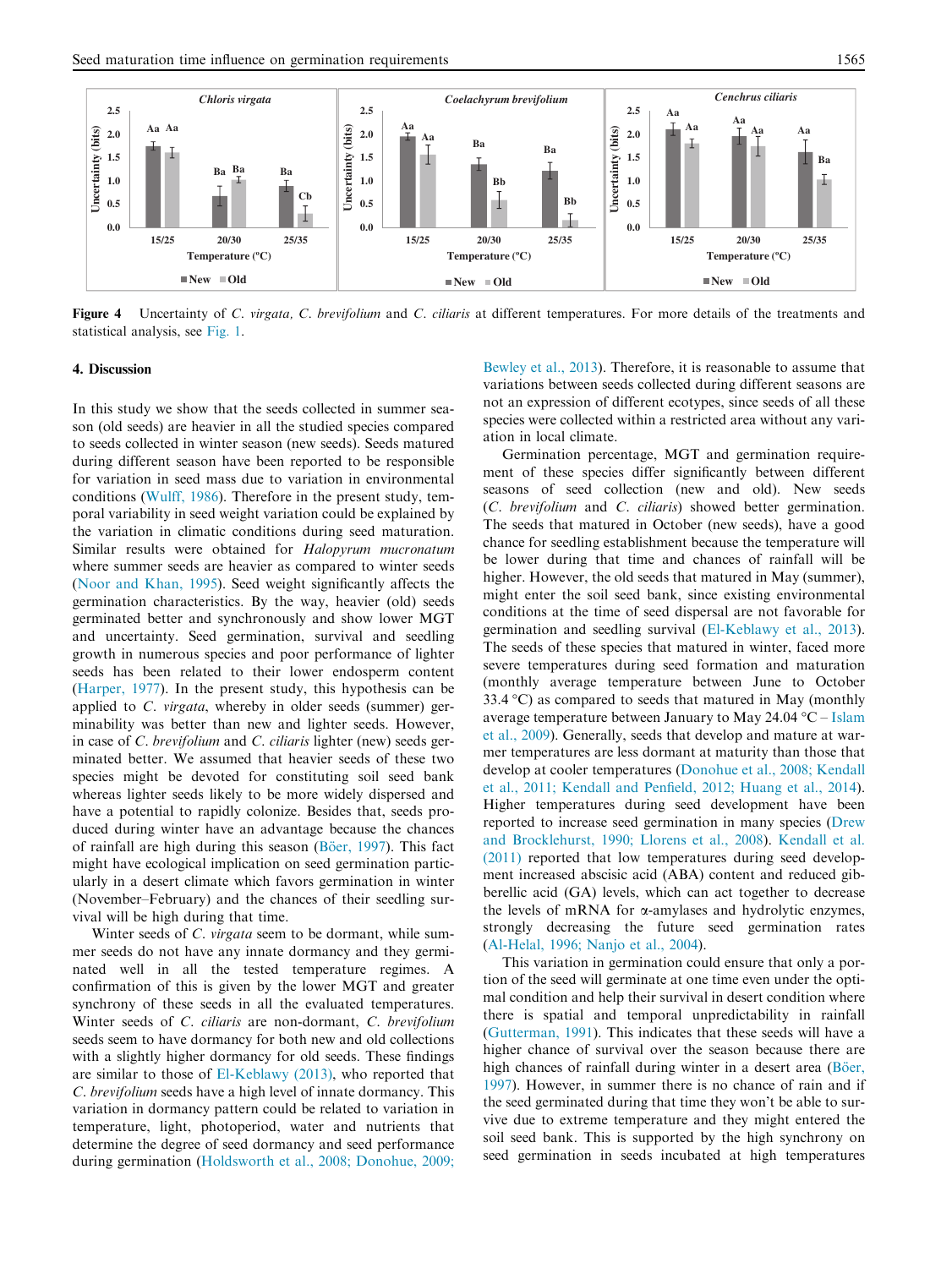<span id="page-4-0"></span>and water availability. Entering the soil seed bank will help them to persist in harsh desert climatic condition and it will also have an impact on mitigating the risk of species extinction under such a condition [\(Wang and Liang, 1995](#page-5-0)).

Seeds of *C. virgata* that matured in summer season attained significantly higher germination percentage and germination speed (measure by 1/GMT) than those matured in winter season. This trend has been reported for Portulaca oleracea seeds in similar conditions (El-Keblawy and Al-Ansari, 2000). We assumed that seed which matured at a higher temperature might contribute to form the soil seed bank since at that time high temperature that coincide with dry season and chances of their germination are less due to unavailability of rain during summer. However, higher dormancy of winter seeds as in C. virgata could be attributed to lower water availability because these seeds faced more severe temperatures during their formation and maturation which might hasten the natural dehydration process of seed by changing integument structure and enhancing its permeability (Clua and Gimenez, 2003). Each species has a unique temperature requirement during germination. It has been shown that different grass species have different temperature requirement for seed germination ([McWilliam](#page-5-0) [et al., 1970; Palazzo and Brar, 1997\)](#page-5-0). Results indicate that seeds of all the studied species have ability to germinate in wide range of temperature. This adaptation might have ecological amplitude under such harsh desert condition and allow these species to germinate and develop into seedlings between November and February (winter) when the chances of rainfall are high. However, the optimum temperature required for seed germination varies from species to species. In the present study, C. virgata seeds germinated better at higher temperatures. However, C. brevifolium and C. ciliaris seeds germinated better at moderate temperatures indicating that these species required relatively a high temperature for germination. Similar results were obtained for many native desert grass species such as C. ciliaris, C. setigerus, Lasiurus sindicus, Panicum turgidum (El-Keblawy et al., 2011). Further, C. virgata and C. ciliaris are C4, warm-season grass and, therefore they might require relatively warm temperature for germination as reported for other C4 grasses such as Miscanthus sinensis [\(Jones, 1985](#page-5-0)) and Bouteloua gracilis ([Qi and Redmann, 1993](#page-5-0)).

#### Acknowledgements

This work was partially supported by a Grant from the Qatar National Research Fund, QNRF Grant # 5-260-1-053). Arvind Bhatt would like to acknowledge Dr. Yousef Al Horr, Dr. Esam Elsarrag (Gulf Organization for Research and Development) and Dr. Ali A. El-Keblawy (Dept. of Applied Biology, Faculty of Science and Sharjah Research Academy, University of Sharjah, Sharjah, UAE) for their unlimited support. We are also very grateful to Dr. Syd Ramdhani, University of KwaZulu-Natal (UKZN), South Africa, for his critical revision of a final version of the manuscript.

#### References

- [Al-Helal, A.A., 1996. Studies on germination of](http://refhub.elsevier.com/S1319-562X(16)00051-6/h0005) Rumex dentatus L. [seeds. J. Arid. Environ. 33, 39–47](http://refhub.elsevier.com/S1319-562X(16)00051-6/h0005).
- [Baskin, C.C., Baskin, J.M., 1998. Seeds: Ecology, Biogeography, and](http://refhub.elsevier.com/S1319-562X(16)00051-6/h0010) [Evolution of Seed Dormancy and Germination. Academic Press,](http://refhub.elsevier.com/S1319-562X(16)00051-6/h0010) [San Diego, CA.](http://refhub.elsevier.com/S1319-562X(16)00051-6/h0010)
- [Bewley, J.D., Hilhorst, H.W.M., Bradford, K.J., Nonogaki, H., 2013.](http://refhub.elsevier.com/S1319-562X(16)00051-6/h0015) [Seeds: Physiology of Development, Germination and Dormancy.](http://refhub.elsevier.com/S1319-562X(16)00051-6/h0015) [Springer, New York](http://refhub.elsevier.com/S1319-562X(16)00051-6/h0015).
- Böer, B., 1997. An introduction to the climate of the United Arab [Emirates. J. Arid. Environ](http://refhub.elsevier.com/S1319-562X(16)00051-6/h0020). 35, 3–16.
- [Clua, A.A., Gimenez, D.O., 2003. Environmental factors during seed](http://refhub.elsevier.com/S1319-562X(16)00051-6/h0025) [development of narrow leaved bird's-foot-trefoil \(](http://refhub.elsevier.com/S1319-562X(16)00051-6/h0025)Lotus tenuis) [influences subsequent dormancy and germination. Grass Forage](http://refhub.elsevier.com/S1319-562X(16)00051-6/h0025) [Sci. 58, 333–338.](http://refhub.elsevier.com/S1319-562X(16)00051-6/h0025)
- [Donohue, K., 2009. Completing the cycle: maternal effects as the](http://refhub.elsevier.com/S1319-562X(16)00051-6/h0030) [missing link in plant life histories. Philosophical transactions of the](http://refhub.elsevier.com/S1319-562X(16)00051-6/h0030) [royal society. Biol. Sci](http://refhub.elsevier.com/S1319-562X(16)00051-6/h0030). 364, 1059–1074.
- [Donohue, K., Dorn, L., Griffith, C., Kim, E., Aguilera, A., Polisetty,](http://refhub.elsevier.com/S1319-562X(16)00051-6/h0035) [C.R., Schmitt, J., 2005. The evolutionary ecology of seed germi](http://refhub.elsevier.com/S1319-562X(16)00051-6/h0035)nation of Arabidopsis thaliana[: variable natural selection on](http://refhub.elsevier.com/S1319-562X(16)00051-6/h0035) [germination timing. Evolution 59, 758–770.](http://refhub.elsevier.com/S1319-562X(16)00051-6/h0035)
- [Donohue, K., Heschel, M.S., Butler, C.M., Barua, D., Sharrock, R.A.,](http://refhub.elsevier.com/S1319-562X(16)00051-6/h0040) [Whitelam, G.C., Chiang, G.C.K., 2008. Diversification of phy](http://refhub.elsevier.com/S1319-562X(16)00051-6/h0040)[tochrome contributions to germination as a function of seed](http://refhub.elsevier.com/S1319-562X(16)00051-6/h0040)[maturation environment. New Phytol. 177, 367–379.](http://refhub.elsevier.com/S1319-562X(16)00051-6/h0040)
- [Drew, R.L.K., Brocklehurst, P.A., 1990. Effects of temperature of](http://refhub.elsevier.com/S1319-562X(16)00051-6/h0045) [mother-plant environment on yield and germination of seeds of](http://refhub.elsevier.com/S1319-562X(16)00051-6/h0045) lettuce (Lactuca sativa[\). Ann. Bot. 66, 63–72.](http://refhub.elsevier.com/S1319-562X(16)00051-6/h0045)
- [El-Keblawy, A., 2013. Impacts of dormancy-regulating chemicals on](http://refhub.elsevier.com/S1319-562X(16)00051-6/h0050) [innate and salinity-induced dormancy of four forage grasses native](http://refhub.elsevier.com/S1319-562X(16)00051-6/h0050) [to Arabian deserts. Grass Forage Sci. 68, 288–296](http://refhub.elsevier.com/S1319-562X(16)00051-6/h0050).
- [El-Keblawy, A., Al-Ansari, F., 2000. Effect of site of origin, time of](http://refhub.elsevier.com/S1319-562X(16)00051-6/h0055) [seed maturation and seed age on germination behavior of](http://refhub.elsevier.com/S1319-562X(16)00051-6/h0055) Portulaca oleracea [L. from old and new world. Can. J. Bot. 78, 279–287.](http://refhub.elsevier.com/S1319-562X(16)00051-6/h0055)
- [El-Keblawy, A., Al-Rawai, A., 2006. Effects of seed maturation time](http://refhub.elsevier.com/S1319-562X(16)00051-6/h0060) [and dry storage on light and temperature requirements during](http://refhub.elsevier.com/S1319-562X(16)00051-6/h0060) [germination in invasive prosopis juliflora. Flora 201, 135–143](http://refhub.elsevier.com/S1319-562X(16)00051-6/h0060).
- [El-Keblawy, A., Al-Sodany, Y.M., Al-Hadad, F.A., 2009. Effects of](http://refhub.elsevier.com/S1319-562X(16)00051-6/h0065) [time of seed maturation on dormancy and germination require](http://refhub.elsevier.com/S1319-562X(16)00051-6/h0065)ments of Sporobolus spicatus [\(Vahl\) Kunth, a native desert grass of](http://refhub.elsevier.com/S1319-562X(16)00051-6/h0065) [the United Arab Emirates. Grassland Sci. 55, 11–17.](http://refhub.elsevier.com/S1319-562X(16)00051-6/h0065)
- [El-Keblawy, A., Al-Ansari, F., Al-Shamsi, N., 2011. Effects of](http://refhub.elsevier.com/S1319-562X(16)00051-6/h0070) [temperature and light on salinity tolerance during germination in](http://refhub.elsevier.com/S1319-562X(16)00051-6/h0070) [two desert glycophytic grasses,](http://refhub.elsevier.com/S1319-562X(16)00051-6/h0070) Lasiurus scindicus and Panicum turgidum[. Grass Forage Sci. 66 \(2\), 173–182](http://refhub.elsevier.com/S1319-562X(16)00051-6/h0070).
- [El-Keblawy, A., Bhatt, A., Gairola, S., 2013. Perienth colour affect](http://refhub.elsevier.com/S1319-562X(16)00051-6/h0075) [germination behavior in the wind pollinated](http://refhub.elsevier.com/S1319-562X(16)00051-6/h0075) Salsola rubescens in [the Arabian Deserts. Can. J. Bot. 92, 69–75](http://refhub.elsevier.com/S1319-562X(16)00051-6/h0075).
- [Fenner, M., 1991. The effects of parent environment on seed](http://refhub.elsevier.com/S1319-562X(16)00051-6/h0080) [germinability. Seed Sci. Res. 1, 75–84.](http://refhub.elsevier.com/S1319-562X(16)00051-6/h0080)
- [Fenner, M., 1992. Environmental influences on seed size and compo](http://refhub.elsevier.com/S1319-562X(16)00051-6/h0085)[sition. Hortic. Rev. \(Am. Soc. Hortic. Sci.\). 13, 183–213.](http://refhub.elsevier.com/S1319-562X(16)00051-6/h0085)
- [Galloway, L.F., 2002. The effect of maternal phenology on offspring](http://refhub.elsevier.com/S1319-562X(16)00051-6/h0090) [characters in the herbaceous plant](http://refhub.elsevier.com/S1319-562X(16)00051-6/h0090) Campanula americana. J. Ecol. [90, 851–858.](http://refhub.elsevier.com/S1319-562X(16)00051-6/h0090)
- Gorecki, M.J., Long, R.L., Flematti, G.R., Stevens, J.C., 2012. Parental environment changes the dormancy state and karrikinolide response of Brassica tournefortii seeds. Ann. Bot. [http://dx.doi.](http://dx.doi.org/10.1093/aob/mcs067) [org/10.1093/aob/mcs067](http://dx.doi.org/10.1093/aob/mcs067).
- [Gutterman, Y., 2000. Seeds: the ecology of regeneration in plant](http://refhub.elsevier.com/S1319-562X(16)00051-6/h0100) [communities. In: Fenner, M. \(Ed.\), Maternal Effects on Seeds](http://refhub.elsevier.com/S1319-562X(16)00051-6/h0100) [During Development, 2nd ed. CABI Publishing, Wallingford,](http://refhub.elsevier.com/S1319-562X(16)00051-6/h0100) [England, pp. 59–84](http://refhub.elsevier.com/S1319-562X(16)00051-6/h0100).
- [Gutterman, Y., 1991. Comparative germination study on seeds](http://refhub.elsevier.com/S1319-562X(16)00051-6/h0105) [matured during winter or summer of some bi-seasonal flowering](http://refhub.elsevier.com/S1319-562X(16)00051-6/h0105) [perennial desert plants from the Aizoaceae. J. Arid. Environ](http://refhub.elsevier.com/S1319-562X(16)00051-6/h0105). 21, [283–291](http://refhub.elsevier.com/S1319-562X(16)00051-6/h0105).
- [Haase, P., Pugnaire, F.I., Incoll, L.D., 1995. Seed production and](http://refhub.elsevier.com/S1319-562X(16)00051-6/h0110) [dispersal in the semi-arid tussock grass](http://refhub.elsevier.com/S1319-562X(16)00051-6/h0110) Stipa tenacissima L. during [masting. J. Arid. Environ](http://refhub.elsevier.com/S1319-562X(16)00051-6/h0110). 31, 55–65.
- [Harper, J.L., 1977. Population Biology of Plants. Academic Press Inc,](http://refhub.elsevier.com/S1319-562X(16)00051-6/h0115) [London.](http://refhub.elsevier.com/S1319-562X(16)00051-6/h0115)